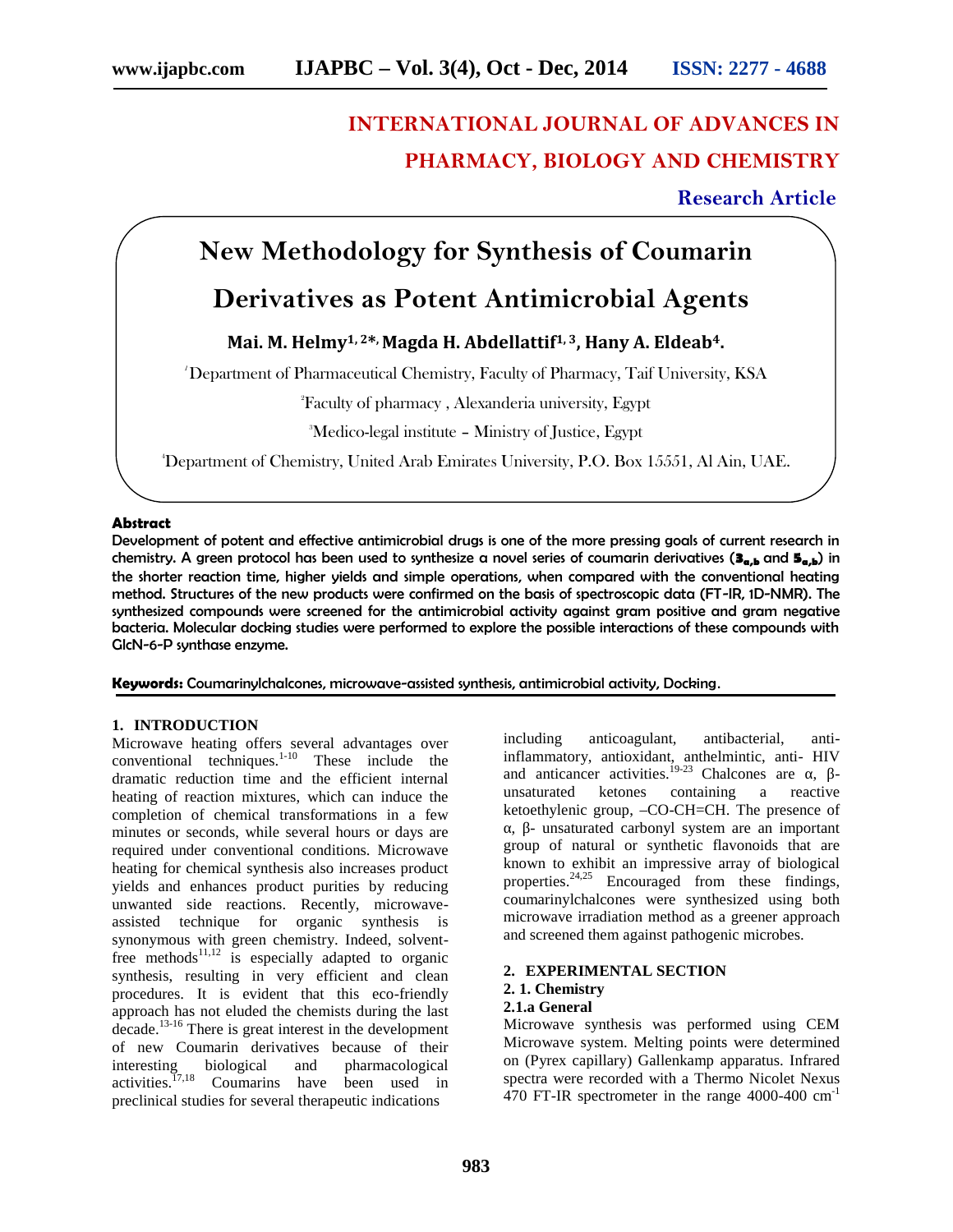using potassium bromide disks. The ultraviolet absorption spectra, in the region 200–600 nm were recorded using a Secoman Anthelie 2 Advanced spectrophotometer in  $1.00$  cm cells at  $25^{\circ}$ C. The spectra were run in spectraquality methanol using concentration of  $5x10^{-5}$  M.<sup>1</sup>H-NMR spectra, APT, DEPT, <sup>13</sup>C-NMR spectra were obtained on Varian Gemini 400 and 200 MHz FT NMR spectrometer in CDCl<sub>3</sub> and DMSO- $d_6$ ; chemical shifts were recorded in  $\mu$  (ppm) units, relative to Me<sub>4</sub>Si as an internal standard. The mass spectra were recorded on Shimadzu LCMS-QP 800 LC-MS and AB-4000 Qtrap LC-MS/MS. Analytical data were obtained using PerkinElmer 2400 II series CHN Analyzer. Thinlayer chromatography (TLC) was carried out on precoated Merck silica gel  $F_{254}$  plates and UV light was used for visualization. Column chromatography was performed on a Merck silica gel. The reagents were purchased from Aldrich and used without further purification.

**i- General procedure for the synthesis of 3-Aryl- 1-(3 -coumarinyl) propen-1-one derivatives (3a,b and 5a,b).**

#### **Microwave method (Method A):**

A mixture of equimolar amounts of 3-acetyl coumarin (**1)** and the corresponding aromatic aldehydes  $(2_{a,b}$  and  $4_{a,b})$  (5 mmol) were dissolved in 10 mL of ethanol containing catalytic amount of potassium hydroxide was irradiated for an appropriate time (Table 1) in a 10 ml closed vial using CEM Microwave system. After completion of the reaction, as indicated by TLC, the obtained products were purified by crystallization from EtOH- DMF to afford 3-Aryl-1-(3 -coumarinyl) propen-1 one derivatives  $(3<sub>a,b</sub>$  and  $5<sub>a,b</sub>)$ .

#### **Conventional method (Method B):**

3-Acetylcoumarin (1.88 g, 0.01 M) and the substituted aromatic aldehydes  $(2_{a,b}$  and  $4_{a,b})$   $(0.02)$ M) were dissolved in 10 mL of ethanol by heating. Piperidine (0.4 mL) was added to this reaction mixture, followed by the addition of glacial acetic acid (0.3 mL). The reaction was carried out under reflux till its completion, as indicated by TLC. Ethanol was recovered by vacuum distillation after the completion of a reaction and the residue was triturated with 1 mL of methanol. The reaction mixture was filtered off and the crude product was recrystallized using an appropriate solvent to afford Coumarinylchalcones  $(3<sub>a,b</sub>$  and  $5<sub>a,b</sub>)$ .

**3-(3-(furan-2-yl)acryloyl)-2H-chromen-2-one (3a):** mp 102 °C; IR (KBr, cm<sup>-1</sup>) 1728 (C=O) and 1662  $(C=O,$ , -unsaturated cyclic) ; <sup>1</sup>H-NMR (400 MHz,  $DMSO-d<sub>6</sub>$ ) = 6.78 (d, 1H, Coumarin), 7.28-7.40 (m,

3H, furyl), 7.55 (s, 1H, Coumarin), 7.61-7.67 (m, 3H, Coumarin), 7.78 (d, 1H, =C-H ), 8.54 (d, 1H, =C-H) ); <sup>13</sup>C-NMR (100 MHz, DMSO- $d_6$ ) = 112.8 (C-4"), 116.7 (C-3"), 118.6 (C-7), 121.6 (C-5), 124.9 (C-6),  $125.3$  (C-9),  $129.9$  (C-10),  $130.3$  (C-2""),  $134.2$  (C-3""), 134.7 (C-8), 137.5 (C-5"), 145.5 (C-4), 147.8  $(C-3)$ , 151.7  $(C-2)$ , 155.2  $(C-2)$ , 186.1  $(C-1)$ ; LC-MS (ionization method): m/z 266 [M]; Anal. Calcd for  $C_{16}H_{10}O4$ : C, 72.18; H, 3.79%. Found: C, 72.01; H, 3.88%.

#### **3-(3-(thiophen-2-yl)acryloyl)-2H-chromen-2-one**

**(3<sub>b</sub>):** mp 221 °C; IR (KBr, cm<sup>-1</sup>) 1722 (C=O) and 1665 (C=O, , -unsaturated cyclic) ;  $^1$ H-NMR (400) MHz,  $DMSO-d_6$ ) = 7.16 (d, 1H, Coumarin), 7.40-7.46 (m, 3H, thienyl), 7.70 (s, 1H, Coumarin), 7.72- 7.77 (m, 3H, Coumarin), 7.92 (d, 1H, =C-H ), 8.57 (d, 1H, =C-H) ); <sup>13</sup>C-NMR (100 MHz, DMSO- $d_6$ ) =  $116.6$  (C-4"),  $118.9$  (C-3"),  $123.5$  (C-7),  $125.4$  (C-5), 125.6 (C-6), 129.4 (C-9), 130.9 (C-10), 131.2 (C- 2""), 134.2 (C-3""), 134.7 (C-8), 137.5 (C-5"), 140.1 (C-4), 147.5 (C-3), 155.0 (C-2), 159.0 (C-2), 186.8 (C-1""); LC-MS (ionization method):  $m/z$  266 [M]; Anal. Calcd for C<sub>16</sub>H<sub>10</sub>O<sub>3</sub>S: C, 68.07; H, 3.57%. Found: C, 68.1; H, 3.59%.

**3-(3-(4-chlorophenyl)acryloyl)-2H-chromen-2-one (5<sub>a</sub>**): mp 189 °C; IR (KBr, cm<sup>-1</sup>) 1719 (C=O) and 1666 (C=O,  $\mu$ , -unsaturated cyclic); <sup>1</sup>H-NMR (400) MHz, DMSO- $d_6$ ) = 7.13 (d, 1H, Coumarin), 7.26 -7.41 (m, 4H, Ar-H), 7.59-7.83 (m, 4H, Coumarin), 7.97 (d, 1H, =C-H), 8.60 (d, 1H, =C-H), ); <sup>13</sup>C-NMR  $(100 \text{ MHz}, \text{ DMSO-}d_6) = 116.5 \text{ (C-4'')}$ , 118.4 (C-3), 124.6 (C-7), 124.9 (C-5), 125.2 (C-6), 130.3 (C- 9), 130.4 (C-10), 131.1 (C-2""), 132.1 (C-3""), 133.7 (C-8), 134.5 (C-6"), 137.5 (C-5"), 140.1 (C-4), 147.5  $(C-3)$ , 155.2  $(C-2)$ , 158.8  $(C-2)$ , 186.4  $(C-1)$ ; LC-MS (ionization method): m/z 311 [M+1]; Anal. Calcd for  $C_{18}H_{11}ClO_3$ : C, 69.58; H, 3.57%. Found: C, 69.45; H, 3.59%.

#### **3-(3-(2-nitrophenyl)acryloyl)-2H-chromen-2-one**

**(5<sub>b</sub>):** mp 193 °C; IR (KBr, cm<sup>-1</sup>) 1719 (C=O) and 1666 (C=O,  $\mu$  -unsaturated cyclic); 1H-NMR (400) MHz,  $DMSO-d_6$ ) = 7.17 (d, 1H, Coumarin), 7.28 -7.43 (m, 4H, Ar-H), 7.59-7.83 (m, 4H, Coumarin), 7.97 (d, 1H, =C-H), 8.58 (d, 1H, =C-H), ); <sup>13</sup>C-NMR  $(100 \text{ MHz}, \text{ DMSO-}d_6) = 116.3 \text{ (C-4'')}$ , 118.3 (C-3), 124.8 (C-7), 125.0 (C-5), 125.4 (C-6), 130.4 (C- 9), 130.6 (C-10), 131.1 (C-2""), 131.9 (C-3""), 133.6 (C-8), 134.7 (C-6"), 137.5 (C-5"), 140.2 (C-4), 147.5  $(C-3)$ , 155.2  $(C-2)$ , 158.9  $(C-2)$ , 186.2  $(C-1)$ ; LC-MS (ionization method): m/z 322 [M+1]; Anal. Calcd for  $C_{18}H_{11}NO_5$ : C, 67.29; H, 3.45; N, 4.36%. Found: C, 67.25; H, 3.55; N, 4.31%.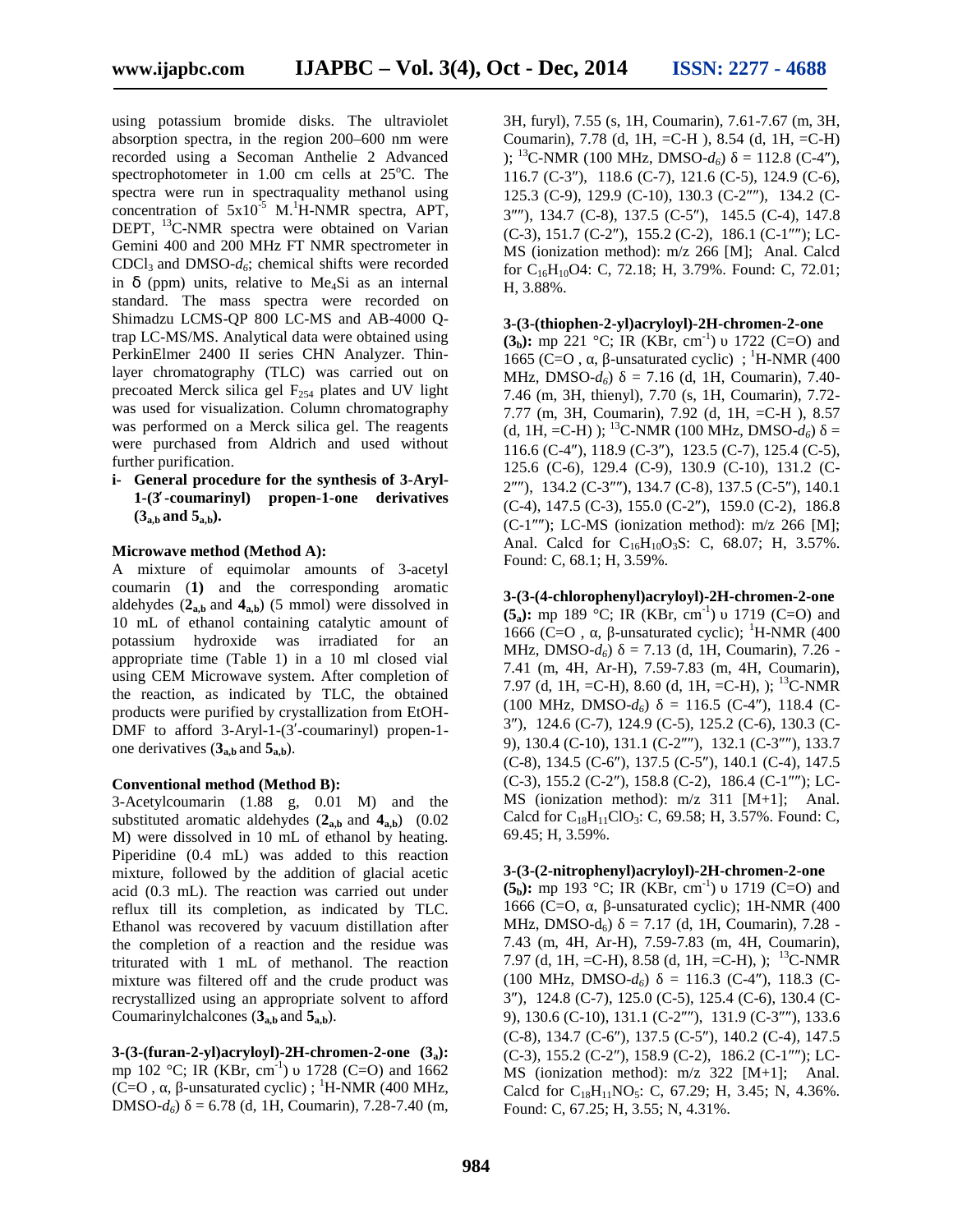#### **2.2. Molecular modeling**

Molecular modeling studies were performed using Molecular Operating Environment (MOE, 10.2008) software on an Intel Core i5 processor 2.53 GHz, 4 GB memory with Windows XP 32-bit operating system. Energy minimizations were performed with RMSD gradient of 0.05 kcal/ mol and MMFF94X forcefield using MOE and partial charges were automatically calculated. The X-ray crystallographic structure of glucosamine-6-phosphate (ligand) co crystallized with GlcN-6-P synthase enzyme was obtained from Protein Data Bank , the PDB file is 2VF5. The target enzyme was prepared for docking by: (i) Removing the ligand from the active site of the enzyme. (ii) Addition of hydrogen atoms to the structure with their standard geometry. (iii) Detecting the active site in the enzyme by MOE Alpha Site Finder. (iv) The obtained pocket was saved as moe to be used in predicting the ligand enzyme interactions at the active site and docking of the compounds.

## **3. MATERIALS AND METHODS:**

#### **3.1Biological Testing. Antimicrobial Testing**

The newly synthesized compounds  $(3<sub>a,b</sub>$  and  $5<sub>a,b</sub>)$ were tested for their in vitro growth inhibitory activity against a panel of standard strains of the Institute of fermentation of Osaka (IFO) namely; the Gram-positive bacteria (Staphylococcus aureus IFO 3060 and Bacillus subtilis IFO 3007), the Gram negative bacteria (Escherichia coli IFO 3301 and Proteus vulgaris IFO 3851. The primary screening was carried out using the agar disc-diffusion method using Müller-Hinton agar medium.<sup>27-29</sup> The minimal inhibitory concentration (MIC) for the most active compound **5<sup>b</sup>** against the same microorganism used in the primary screening was carried out using the microdilution susceptibility method in Müller-Hinton Broth and Sabouraud Liquid Medium.<sup>30</sup>

#### **Agar disc-diffusion method**

Sterile filter paper discs (5 mm diameter) were moistened with the compound solution in dimethylsulphoxide of specific concentration (300 µg/disc) were carefully placed on the agar culture plates that had been previously inoculated separately with the microorganisms. The plates were incubated at  $37^{\circ}$ C for 24 hours, and the diameter of the clear zone of inhibition surrounding the sample is taken as a measure of the inhibitory power of the sample against the particular test organism  $%$  inhibition = sample inhibition zone (cm)/plate diameter $\times$  100). All measurements were done in DMSO as a solvent which has zero inhibition activity. The obtained results were compared with some reference antibiotics.

#### **Determination of Minimal inhibitory concentration (MIC)**

Stationary-phase cultures of bacteria were prepared at  $37^{\circ}$ C and used to inoculate fresh 5.0 ml culture to an OD600 of 0.05. The 5.0 ml cultures were then incubated at  $37^{\circ}$ C until an OD600 of 0.10 was achieved from which standardized bacterial suspensions were prepared to a final cell density of 6  $\times$  10<sup>-5</sup> colony forming units (CFUs)/ml. Serial dilutions from the treatments (0- 320 μg/ml) were prepared and mixed with 5.0 ml of the standardized bacteria suspension and then added to the plates and incubated for  $24$  h at  $37^{\circ}$ C. The turbidity produced in each tube was recorded by using a UV–visible spectrometer.

In general, our synthesized coumarin derivatives showed activity against the tested Gram-positive bacteria and the Gram-negative bacteria. Compound,  $3<sub>b</sub>$ ,  $5<sub>b</sub>$  were found to be the most active against both of Gram-positive bacteria (Bacillus subtilis) and Gram-negative bacteria **(**Escherichia coli). (Table 2)

The minimal inhibitory concentration (MIC) for the most active compounds  $3<sub>b</sub>$ ,  $5<sub>b</sub>$  against the same microorganism compared to standard Amikacin antibacterial agent was observed as outlined in table 3 and figure. Compound  $5<sub>b</sub>$  showed higher activity than Amikacin against Bacillus with lower minimum inhibition concentration. On the other hand, compound  $3<sub>b</sub>$  showed good activity against the bacillus subtilis as gram-positive bacteria. (Table 3)

### **4. RESULTS AND DISCUSSION**

#### **4. 1. Chemistry**

A variety of different modified 3-Aryl-1-(3 coumarinyl) propen-1-one derivatives  $(3<sub>a,b</sub>$  and  $5<sub>a,b</sub>)$ have been previously synthesized using the classical approaches in solution, which are expensive and time-consuming.<sup>26,27</sup> In this report we describe new simple, efficient procedures for the synthesis of the target coumarinylchalcones  $(3_{a,b}$  and  $5_{a,b})$ . Microwave irradiation (method A) was used to obtain the desired products  $(3<sub>a,b</sub>$  and  $5<sub>a,b</sub>)$  in short time (4-6) min) under solvent-free conditions. piperidine was used as a catalyst to facilitate the reaction between 3 acetyl coumarin (**1)** and various substituted aromatic aldehydes  $(2_{a,b}$  and  $4_{a,b})$  in in an excellent yield  $(83 -$ 90%) (Table 1).

The structure of the obtained products  $(3<sub>a,b</sub>$  and  $5<sub>a,b</sub>)$ was confirmed on the bases of their elemental analyses and spectral data (LC-MS/MS, IR, UV, 1D and 2D-NMR). Thus, the analytical data for **3<sup>b</sup>** revealed a molecular formula  $C_{16}H_{10}O_3S$ . LC-MS (ionization method): m/z 266 [M]. IR showed signals at 1722 and 1655 cm<sup>-1</sup> assigned for the presence of (C=O) group. Another band appeared at  $1662 \text{ cm}^{-1}$ corresponding to the  $(C=O, \quad, \quad -$ unsaturated cyclic)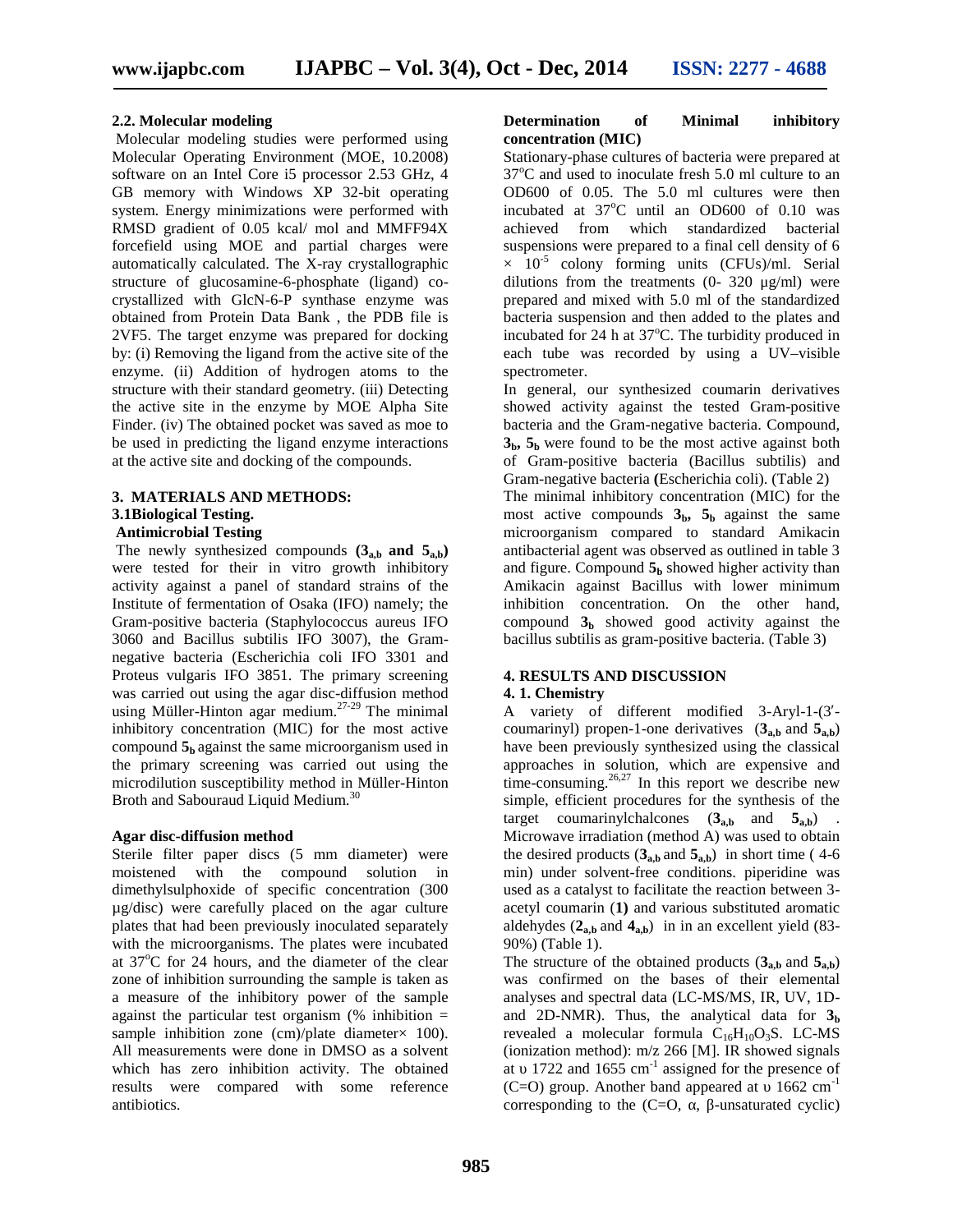group. <sup>1</sup>H-NMR (400 MHz, DMSO- $d_6$ ) spectrum of compound  $3<sub>b</sub>$  showed a dsinglet at  $= 7.76$  ppm corresponding to the proton at C-4 of the coumarine ring. Another signals appeared at  $= 7.40-7.46$  ppm as multiplet corresponding to the thienyl protons.  ${}^{13}C-$ NMR (100 MHz, DMSO- $d_6$ ) gave signal at  $= 159.0$ assign for the the coumarine C-2. The acetoxy carbon of, -unsaturated cyclic (C-1""); appeared at  $=$ 186.8 ppm.

#### **4.2. Molecular docking studies:**

Molecular docking was performed on the active site of GlcN-6-P synthase as the target receptor. glucosamine-6-phosphate (ligand) co-crystallized with GlcN-6-P synthase was obtained from Protein Data Bank (http:// www.pdb.org/pdb/home/home.do), the PDB file is 2VF5. Validation process was performed by redocking glucosamine-6-phosphate into the active site of the receptor at root mean standard deviation (rmsd) = 1.25, the observed docking score energy was -17.13 kcal/mol and amino acid interactions as shown in Fig.1.All compounds **3a,b** and **5a,b** were docked into the active site of GlcN- 6-P synthase enzyme. Docking score energies, amino acid interactions were summarized in Table 1. The best score energy was shown by compounds 5b (- 17.72 kcal/mol) and  $3<sub>b</sub>$  (-13.90 kcal/mol), in addition both compounds revealed an amino acid interaction with Ala 602. Compound **3<sup>a</sup>** had amino acid interactions with Val 605 and Thr 352, whoever

compound **5<sup>a</sup>** showed interactions with Gln 348 and Ser 308. These observed results help explaining the observed antibacterial activity as the best fitting energy was observed for the most active compounds  $3<sub>b</sub>$  and  $5<sub>b</sub>$ . On the other hand both compounds revealed interaction with Ala 602 amino acid and this encouraged us to expect that the ability of the compound to interact with Ala 602 amino acid in GlcN-6-P synthase may help in increasing its activity as antibacterial drug.

#### **5. CONCLUSION**

- 1. Compounds  $3<sub>b</sub>$  and  $5<sub>b</sub>$  showed a broad spectrum activity against all the tested microorganisms.
- 2. In addition compound 5b revealed to be more active than amikacin antibiotic against Escherichia coli, their MIC was 98 and 121 *μ***g/ml** respectively.
- 3. Compound 5b followed by compound 3b were the most active against all the tested microorganisms except BS, where compound 3b was found to be more active than 5b.
- 4. Compounds  $3<sub>b</sub>$  and  $5<sub>a</sub>$  showed inhibitory activity against BS and EC microorganisms and showed no activity against SA and PV.

#### **6. ACKNOWLEDGEMENT**

We thank Dr. Amani belal who performed docking study.



Method A: Pip-acetate/EtOH/Reflux Method B: KOH/EtOH/MWI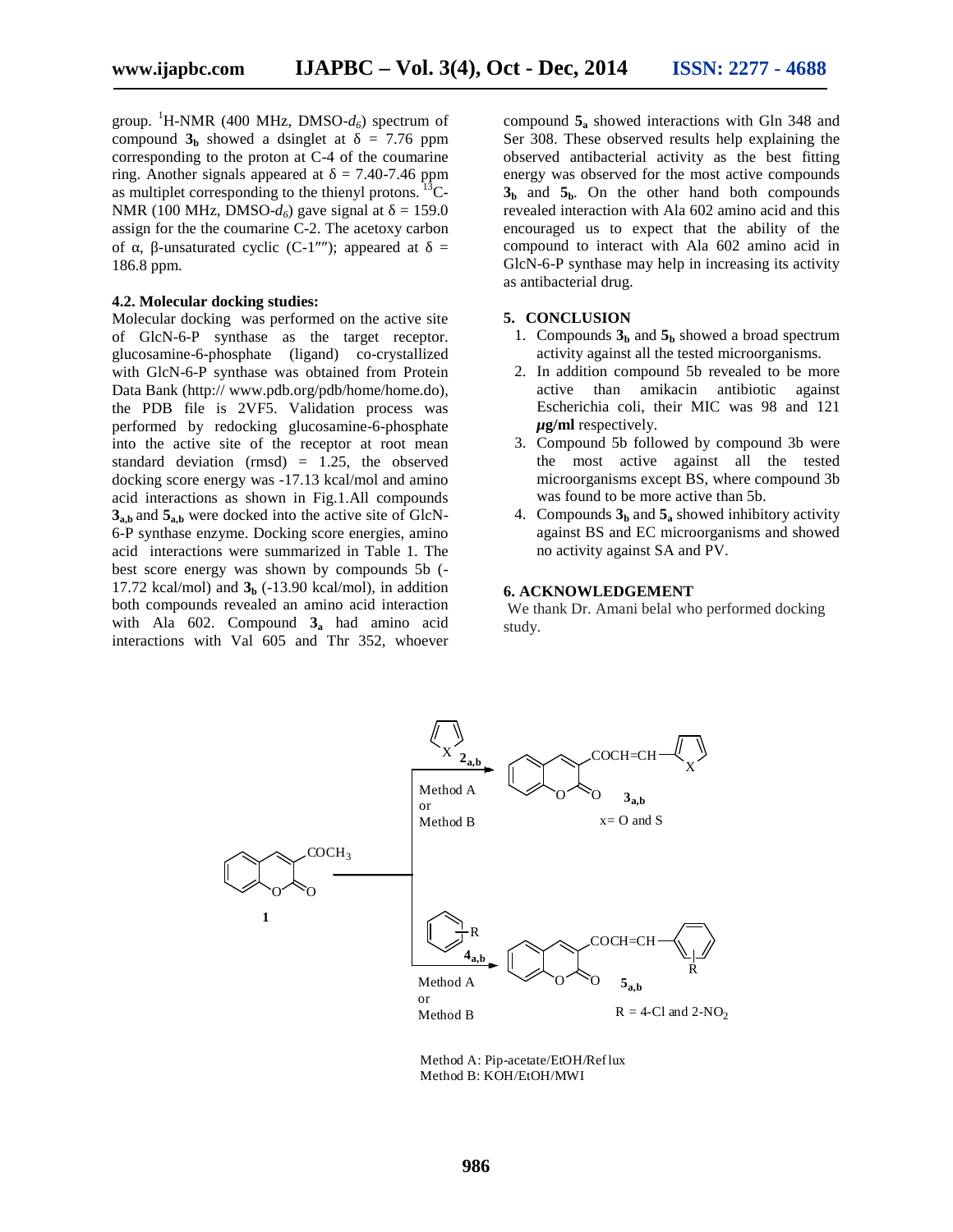| Table 1                                                                                                  |
|----------------------------------------------------------------------------------------------------------|
| The differences in yield and time between the microwave and classical method in synthesis of modified 3- |
| Aryl-1-(3 -coumarinyl) propen-1-one derivatives $(3_{a,b}$ and $5_{a,b})$ .                              |

|                | $\boldsymbol{X}$ |                                    | <i>Conventional</i> |         | Microwave (MW)  |         |
|----------------|------------------|------------------------------------|---------------------|---------|-----------------|---------|
| Entry          |                  | R                                  | Time                | Yield % | <b>Time</b>     | Yield % |
| $3_a$          | O                |                                    | 6h                  | 76      | $5 \text{ min}$ | 88      |
| 3 <sub>b</sub> | <b>ل</b>         |                                    | 7h                  | 78      | 4 min           | 90      |
| $5_a$          |                  | 4-Cl-C <sub>6</sub> H <sub>4</sub> | 6h                  | 73      | 5 min           | 86      |
| 5 <sub>h</sub> |                  | $2-NO_2-C_6H_4$                    | 8h                  | 63      | 6 min           | 83      |

| Table 2                                                         |  |  |  |  |  |  |
|-----------------------------------------------------------------|--|--|--|--|--|--|
| Antimicrobial activity of compounds $(3_{a,b}$ and $5_{a,b})$ . |  |  |  |  |  |  |
|                                                                 |  |  |  |  |  |  |

|                | Inhibition $(\%)$ |     |     |     |  |
|----------------|-------------------|-----|-----|-----|--|
| Compd. No      | BS                | SA. | EC  | PV  |  |
| $3_a$          | 19                | 0.0 | 21  | 0.0 |  |
| 3 <sub>b</sub> | 31                | 18  | 32  | 15  |  |
| $5_a$          | 22                | 0.0 | 28  | 0.0 |  |
| 5 <sub>b</sub> | 28                | 23  | 41  | 24  |  |
| Control: DMSO  | 0.0               | 0.0 | 0.0 | 0.0 |  |
| Penicillin     | 0.0               | 14  | 0.0 | 20  |  |
| Amikacin       | 39                | 27  | 37  | 30  |  |

| Table 3                      |     |             |             |     |  |
|------------------------------|-----|-------------|-------------|-----|--|
| MIC of compounds $3b$ , $5b$ |     |             |             |     |  |
|                              |     | MIC (µg/ml) |             |     |  |
| <b>Sample</b>                | BS  | SA          | EC          | PV  |  |
| Эh                           | 123 | 170         | 192         | 161 |  |
| Ć۳                           | 134 | 150         | 98          | 152 |  |
| Amikacin                     | 98  | 142         | $\sqrt{21}$ | 133 |  |

**Table 4**

**Docking score energy and amino acid interactions for the docked compounds and the ligand.**

| Compound No.            | <b>Score energy</b> | Amino acid interaction                                                        |
|-------------------------|---------------------|-------------------------------------------------------------------------------|
| $3_a$                   | $-11.23$            | Val 605, Thr 352.                                                             |
| 3 <sub>b</sub>          | $-13.90$            | Ala 602.                                                                      |
| $5_a$                   | $-10.34$            | Gln 348, Ser 303.                                                             |
| 5 <sub>h</sub>          | $-17.72$            | Ala 602.                                                                      |
| Glucosamine-6-phosphate | $-17.13$            | Ala 602, Val 399, Thr 302,<br>Ser 303, Gln 348, Ser 347,<br>Ser 349, Thr 352. |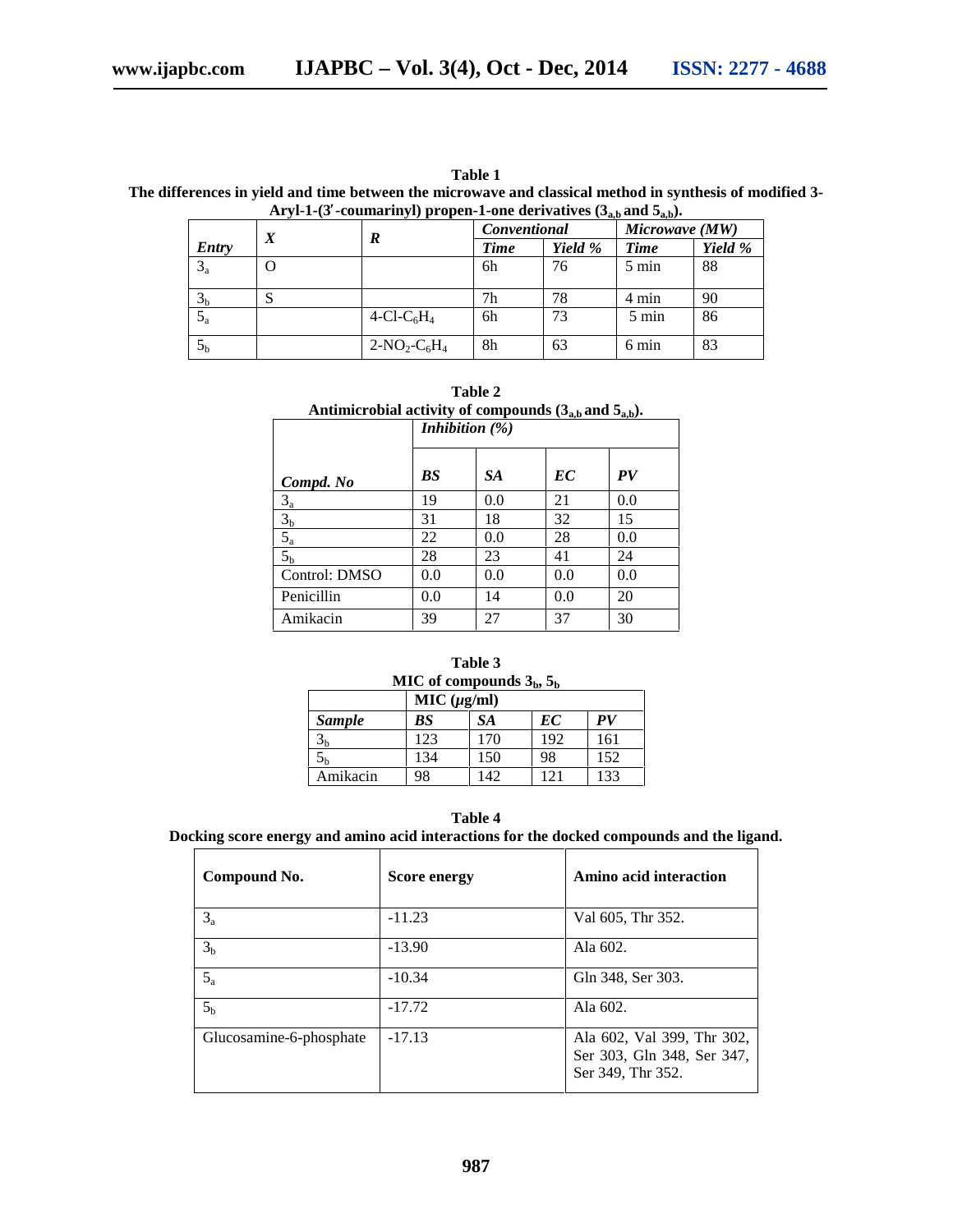

**Fig. 1 Cocrystallized ligand with the active site of GlcN-6-P synthase. (S=- 17.13 Kcal/mol).**



**Compound 3**<sup>a</sup> **(S= -11.23Kcal/mol) Compound 3**<sup>b</sup> **(S=-13.90 Kcal/mol)** 



 $\bigodot$  $\bigoplus$  $\bigcirc$ ∩ ⊜  $\bigcirc$  $\bm{\Theta}$ € ∩



**Compound**  $5a$  **(S =**  $-10.34$  **Kcal/mol) Compound**  $5b$  **(S=-17.72 Kcal/mol)** 

**Fig.2 Compounds 3a,b and 5a,b in the active site of GlcN-6-P synthase.**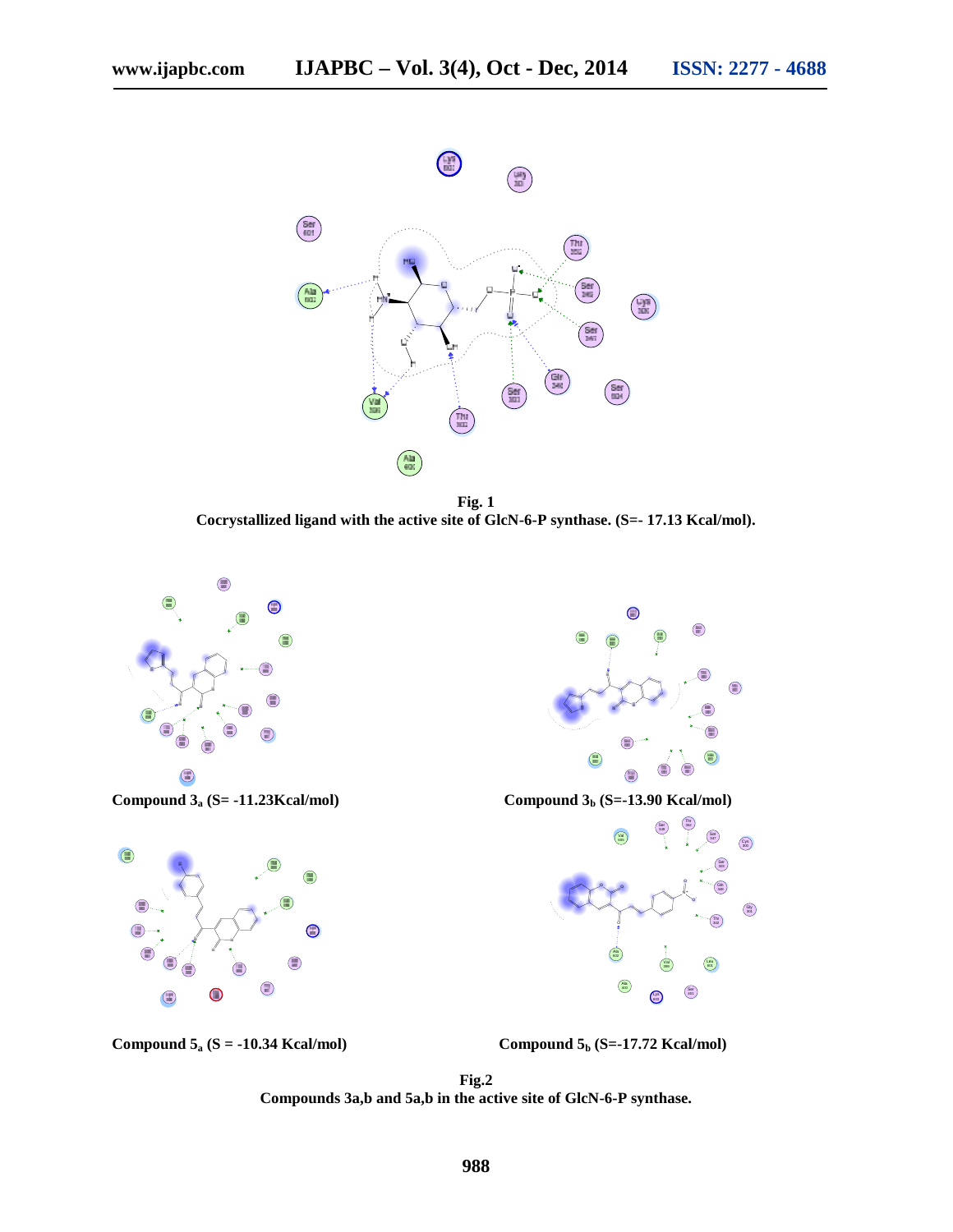#### **REFERENCES**

- 1. Loupy A. Microwaves in Organic Synthesis. Wiley-VCH, Weinheim, Germany, 2002.
- 2. Hayes BL. Microwave Synthesis: Chemistry at the Speed of Light. CEM Publishing, Matthews, NC, USA. 2002.
- 3. Lidström P, Tieney J. Microwave-Assisted Organic Synthesis. Blackwell Publishing, Oxford, UK. 2005.
- 4. Kappe CO, Microwaves in Organic and Medicinal Chemistry. Wiley- VCH, Weinheim, Germany 2005, 147.
- 5. Loupy A, Microwaves in Organic Synthesis. 2nd Edition. Wiley-VCH, Weinheim, Germany. 2006.
- 6. Larhed M, Olofsson K. Microwave Method Inorganic Synthesis. Springer, Berlin 2006.
- 7. Deshayes S LM, Loupy A, Luche JL, Petit A. Microwave activation in phase transfer catalysis . Tetrahedron 1999; 55: 10851-10870.
- 8. Perreux L: "A tentative rationalization of microwave effects in organic synthesis according to the reaction medium, and mechanistic considerations." Tetrahedron 2001,57(45):9199–9223.
- 9. Lidström P, Wathey B, Westman. Microwave assisted organic synthesis—a review. J. Tetrahedron 2001; 57(45): 9225-9283.
- 10. Kappe CO.Controlled microwave heating in modern organic synthesis Chem. Int. Ed. 2004, 43, 6250–6284.
- 11. Loupy A, Hamelin J, Texier-Boullet F, Jacquault P,' Mathé D. New Solvent-Free Organic Synthesis Using Focused Microwaves Synthesis. 1998; 9:1213-1233.
- 12. Bougrin K, Soufiaoui M. Microwave-assisted solvent-free heterocyclic synthesis. J.Photoch. Photobio. C 2005; 6: 139-167.
- 13. Qu GR, Han S, Zhang G, Xue F. Application of Microwave in the Synthesis of Nucleoside Analogues. Chinese J. Org. Chem. 2007, 27:449-456.
- 14. Morschhäuser R, Krull M, Kayser C, Boberski C, Bierbaum R, Püschner P A, Glasnov TN, Kappe CO. Microwave-assisted continuous flow synthesis on industrial scale. Green Processing and Synthesis 2012; 1(3):281-290
- 15. Yılmaz Ü, Küçükbay H, Deniz S, ireci N. Synthesis, Characterization and Microwave- Promoted Catalytic Activity of Novel N phenylbenzimidazolium Salts in Heck-Mizoroki and Suzuki-Miyaura Cross-Coupling Reactions under Mild Conditions. Molecules 2013; 18(3): 2501-2517.
- 16. Kennedy RO and Thornes RD. Coumarins: Biology, "Applications and Mode of action". Wiley, NewYork. 1997.
- 17. Ronad PM, Noolvi MN, Sapkal S, Dharbhamulla S, Maddi VS. Synthesis and antimicrobial activity of 7-(2-substituted phenylthiazolidinyl)-benzopyran-2-one derivatives. Eur. J. Med. Chem. 2010; 45(1):85- 89.
- 18. Santana L, Uriarte E, González-Díaz H, Zagotto G, Soto-Otero RE, MéndezÁlvarez E: "Probabilistic Neural Network Model for the In Silico Evaluation of Anti-HIV Activity and Mechanism of Action." J. Med. Chem. 2006; 49:1118.
- 19. Bedoya LM, Belton M, Sancho R, Olmedo S, Sanchez-Palomino, Delmo E, Lopez-Perez JL, Munoz E, San Feliciano A, Aleam J. 4- Phenylcoumarins as HIV transcription inhibitors. Bioorg. Med. Chem. Lett. 2005, 15: 4447.
- 20. Borges F, Roleira F, Santana L, Uriare E: "Simple Coumarins and Analogues in Medicinal Chemistry: Occurrence, Synthesis and Biological Activity." Curr. Med.Chem. 2005, 12(8):887-916.
- 21. Orallo F, Alvarez E, Camiña M, Leiro JM, Gómez E, Fernández P. The Possible Implication of trans-Resveratrol in the Cardioprotective Effects of Long-Term Moderate Wine Consumption. Mol. Pharmacol. 2002; 61(2):294-302.
- 22. 22. Leiro J, Alvarez E, Arranz JA, Laguna R, Uriarte EY, Orallo F. Effects of cisresveratrolon inflammatory murine macrophages: antioxidant activity and downregulation of inflammatory genes. J. Leukoc.Biol., 2004; 75: 1156-1165.
- 23. Bandgar BP, Gawande SS, Bodade RG, Gawande NM, Khobragade CN. Synthesis and biological evaluation of a novel series of pyrazole chalcones as anti-inflammatory, antioxidant and antimicrobial agents. Bioorg. Med. Chem. 2009; 17(24):8168-8173.
- 24. 24. Patil CB, Mahajan SK and Katti SA. Chalcone: A Versatile Molecule. J.Pharm Sci Res. 2009;1(3):11-13.
- 25. 25. Simpson J, Rathbone DC, Billington DC: New solid phase Knoevenagel catalyst. Tetrahedron Lett. 1999;40:7031-7033.25.
- 26. 26.Khode S, Maddi V, Aragade P, Palkar M, Ronad PK, Namledesai S, Thippeswamy AHM, Satyanarayana D. Synthesis and